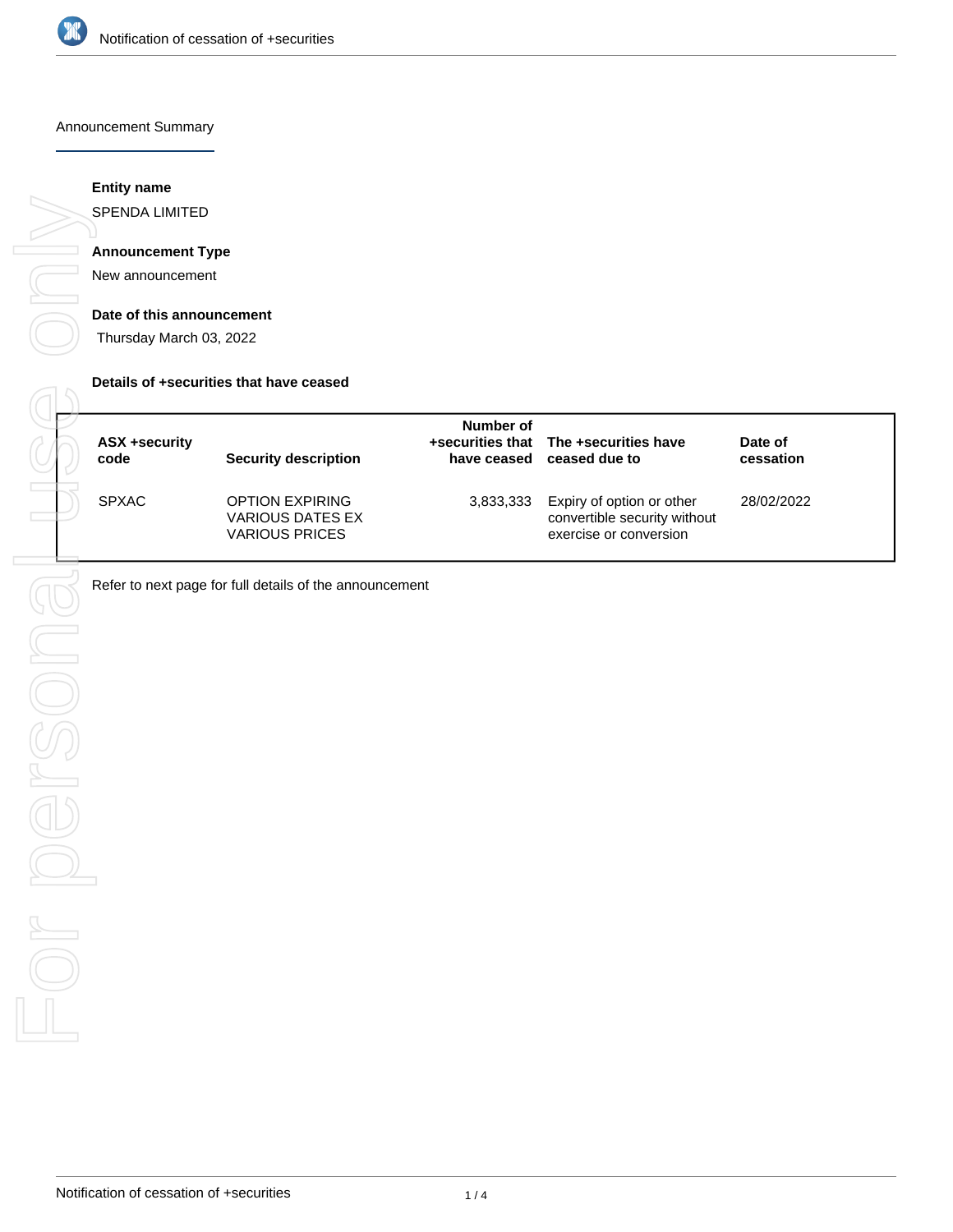

## Part 1 - Announcement Details

# **1.1 Name of +Entity**

SPENDA LIMITED

We (the entity named above) provide the following information about our issued capital.

# **1.2 Registered Number Type**

ACN

**Registration Number** 099084143

**1.3 ASX issuer code**

SPX

**1.4 The announcement is** New announcement

# **1.5 Date of this announcement**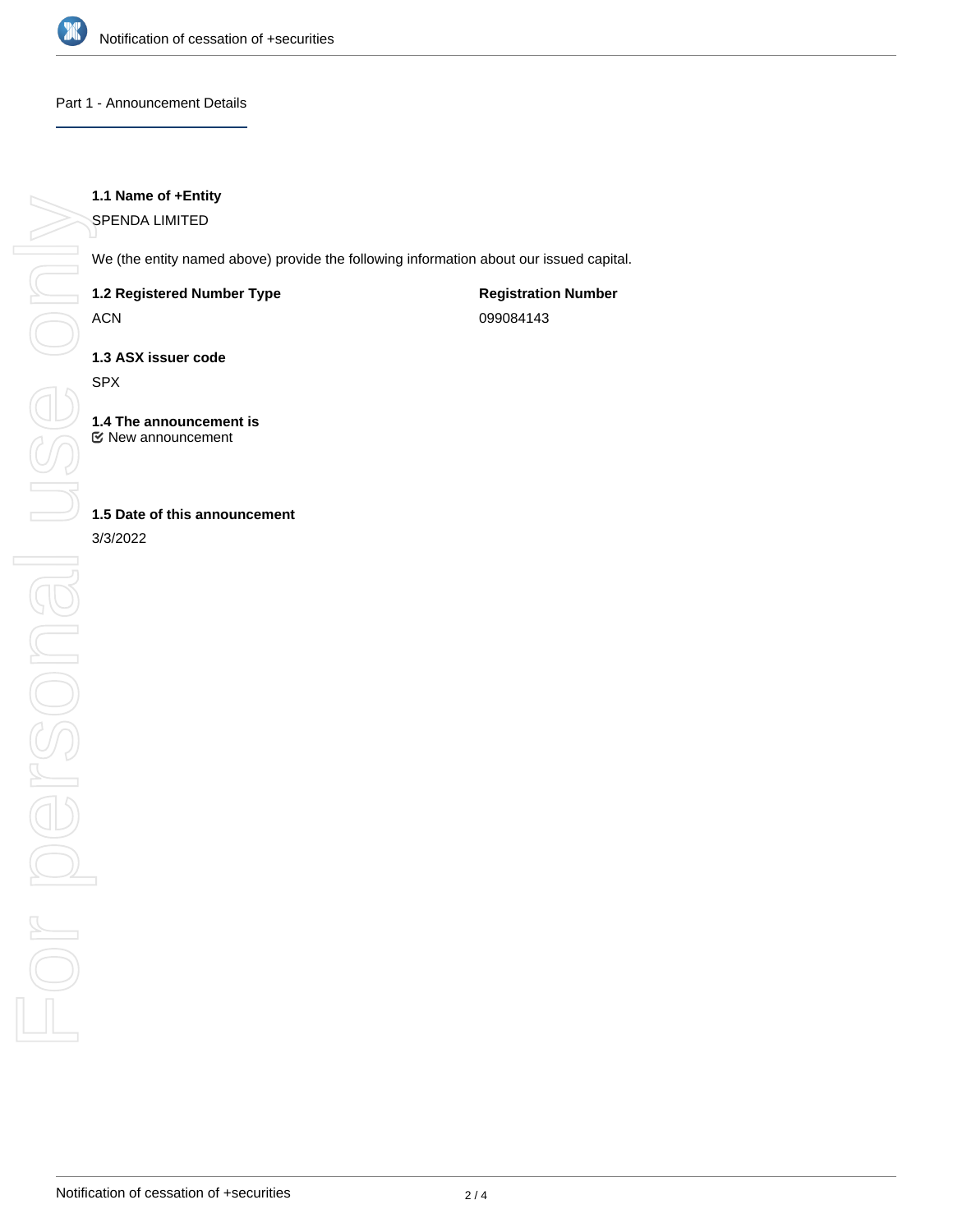

## Part 2 - Details of +equity securities or +debt securities that have ceased

# **ASX +Security Code and Description**

SPXAC : OPTION EXPIRING VARIOUS DATES EX VARIOUS PRICES

### **Unquoted +equity securities that have ceased**

## **Number of securities that have ceased**

3,833,333

# **Reason for cessation**

Expiry of option or other convertible security without exercise or conversion

**Date of cessation** 28/2/2022

**Is the entity paying any consideration for the cessation?** No

#### **Any other information the entity wishes to notify to ASX about the cessation?**